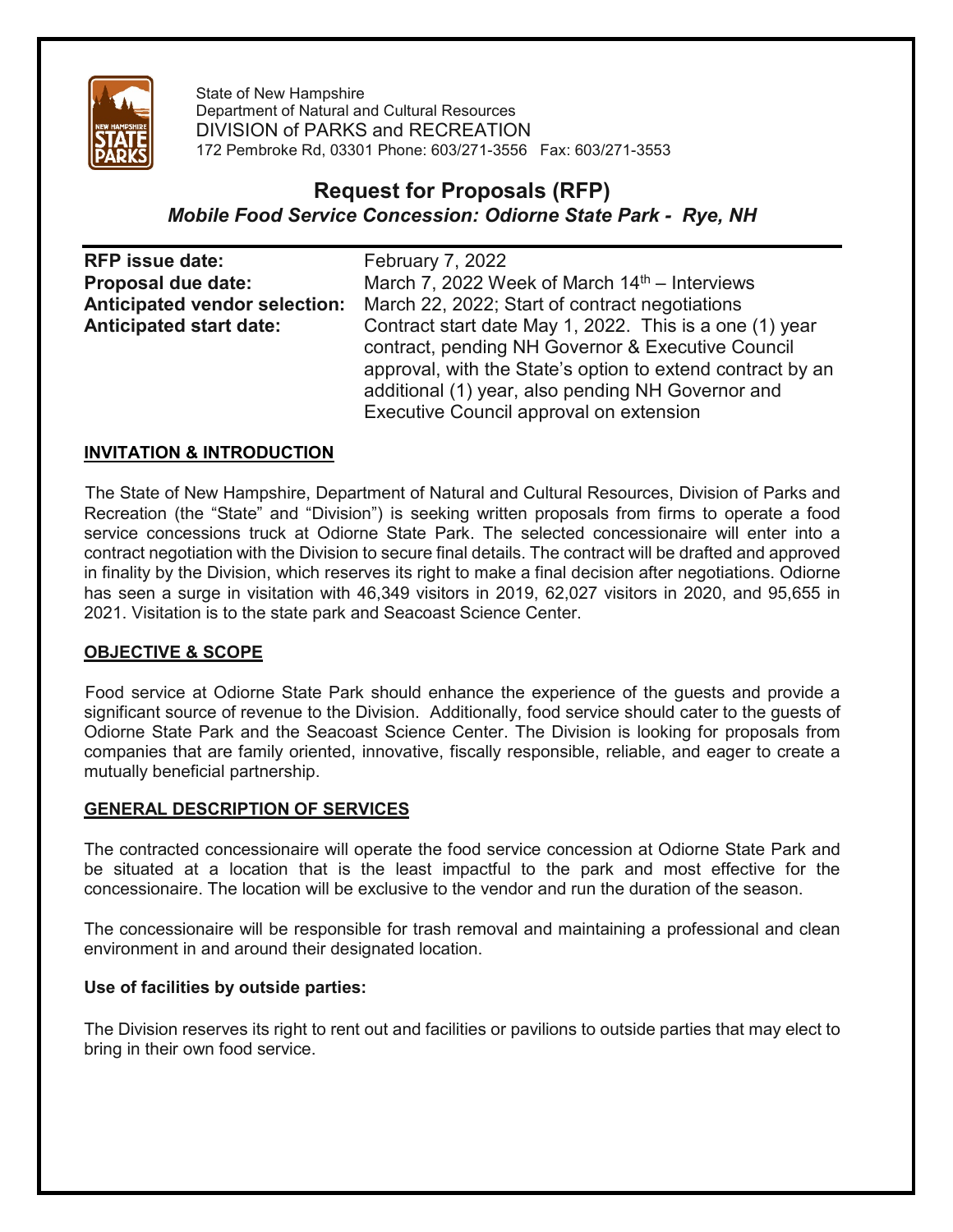**Other general requirements:** The contracted concessionaire must provide, and have and hold at its expense, at all times during the contract:

- 1) Proof of general liability insurance that covers its operations and services.
- 2) Proof of Workers Compensation insurance the covers all its employees.
- 3) All local and State licensing and permitting required for its operations and services.

## **REQUIRED BID CONTENT & SUGGESTED FORMAT**

# **I. Operating Plan**

- **A. MENU**
	- 1. Present your standard menu for food & beverage; including:
		- a. Product
		- b. Presentation (plate, platter, combinations etc.)
		- c. Price
		- d. Portion size
		- e. Specials or special event menu items

## **B. INFRASTRUCTURE**

1. Present an image of your mobile unit and any other enhanced designs of how you manage the space in and around your food service area.

## **C. MANAGEMENT**

- 1. Explain your company's training program as it relates to safety and service, including food safety procedures.
- 2. Explain how your company would minimize waste flow through recycling and other practices at Odiorne State Park.

## **Il. Financial Commitment**

A. Provide a fixed payment offer for an exclusive spot for your concessions operation at Odiorne State Park for the 2022 season. The payment would be for an exclusive spot at Odiorne during hours of operation, throughout the Summer. We are looking for a fixed payment that could potentially be spread out over time into smaller monthly payments.

#### **Ill. Experience and Qualifications**

- A. Provide details of your company's food service background.
- B. Provide as much detail as possible related to your company's experience with summer recreation and tourism industry, functions and catering, and any state park food and beverage experience.
- C. Provide information and supporting documentation on the financial capability of your company's ability to implement the proposal.

#### **IV. References**

A. Provide a list of at least three (3) business references (contact name, company, address and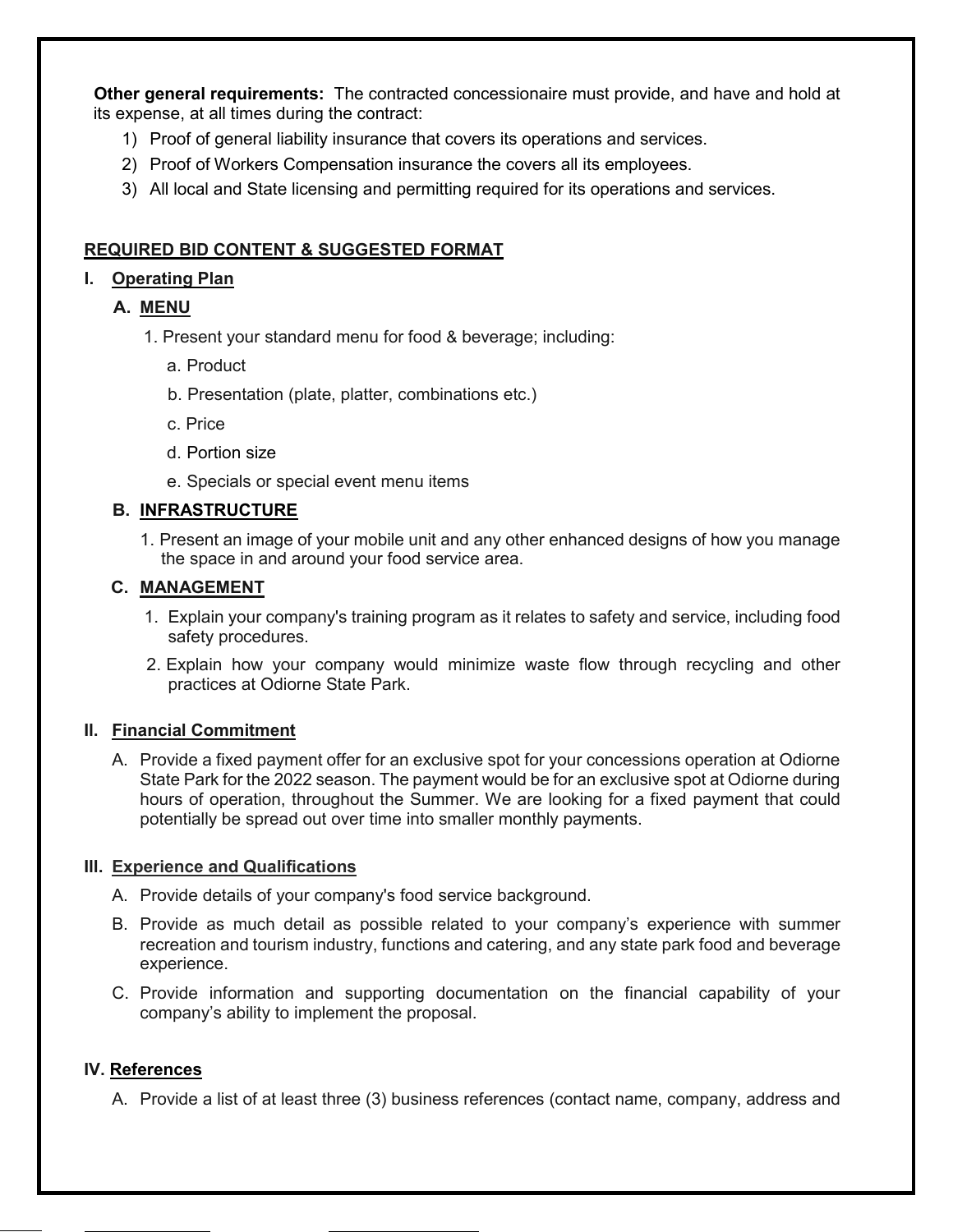phone number) that can attest to your company's ability to provide high volume food service.

- B. Provide records of the past two (2) years of food service health inspections.
- C. Provide the results of any customer surveys.

## **V. Tasks & Work Products**

## **A. MANDATORY ON-SITE MEETING:**

All prospective bidders shall attend a Mandatory Meeting and Site Tour with State Parks staff.

*WARRANTY: The property described herein will be provided for concession purposes subject to the provisions and conditions of a contact, therefore, bidders are expected to examine the property and to form their own conclusions as to its suitability for concession purposes. The Division makes no guaranty or warranty, either expressed or implied, with respect to the property.*

## **B. INSTRUCTIONS FOR SUBMITTING PROPOSALS:**

1. Prospective bidders must submit their proposal in electronic format on a USB flash drive and provide an additional five (5) hard copies of their proposals to:

**Grant Goulet, Retail Supervisor New Hampshire State Parks – Department of Natural and Cultural Resources 172 Pembroke Road Concord, NH 03275**

- 2. Proposals **must** be labeled "Proposal for Odiorne State Parks Concession".
- 3. Proposals are due **no later than 3:00 pm on March 7th, 2022**, at the above address.
- 4. Proposals **must** be signed by an officer of the company. The Division reserves the right to seek supplemental information from any firm at any time prior to awarding the contract.
- 5. The bidder **must** include a statement of fact that they have no felony convictions, and that they are not under indictment for any Federal offense.

## **VI. Evaluation Criteria, Terms and Conditions & Contract Award:**

## **A. EVALUATION CRITERIA**

Proposals will be judged by the Division on their relative performance in the following areas:

- 1. Operating Plan, as described in Section I above (30%)
- 2. Financial Commitment as described in Section II (40%)
- 3. Experience and qualifications, as described in Section III, and References, as described in Section IV, above (30%)

#### Rights of the Division in accepting and evaluating Proposals

The Division reserves its right to:

- $\triangleright$  Make independent investigations in evaluating Proposals.
- $\triangleright$  Request additional information to clarify elements of a Proposal.
- $\triangleright$  Waive minor or immaterial deviations from the RFP requirements, if determined to be in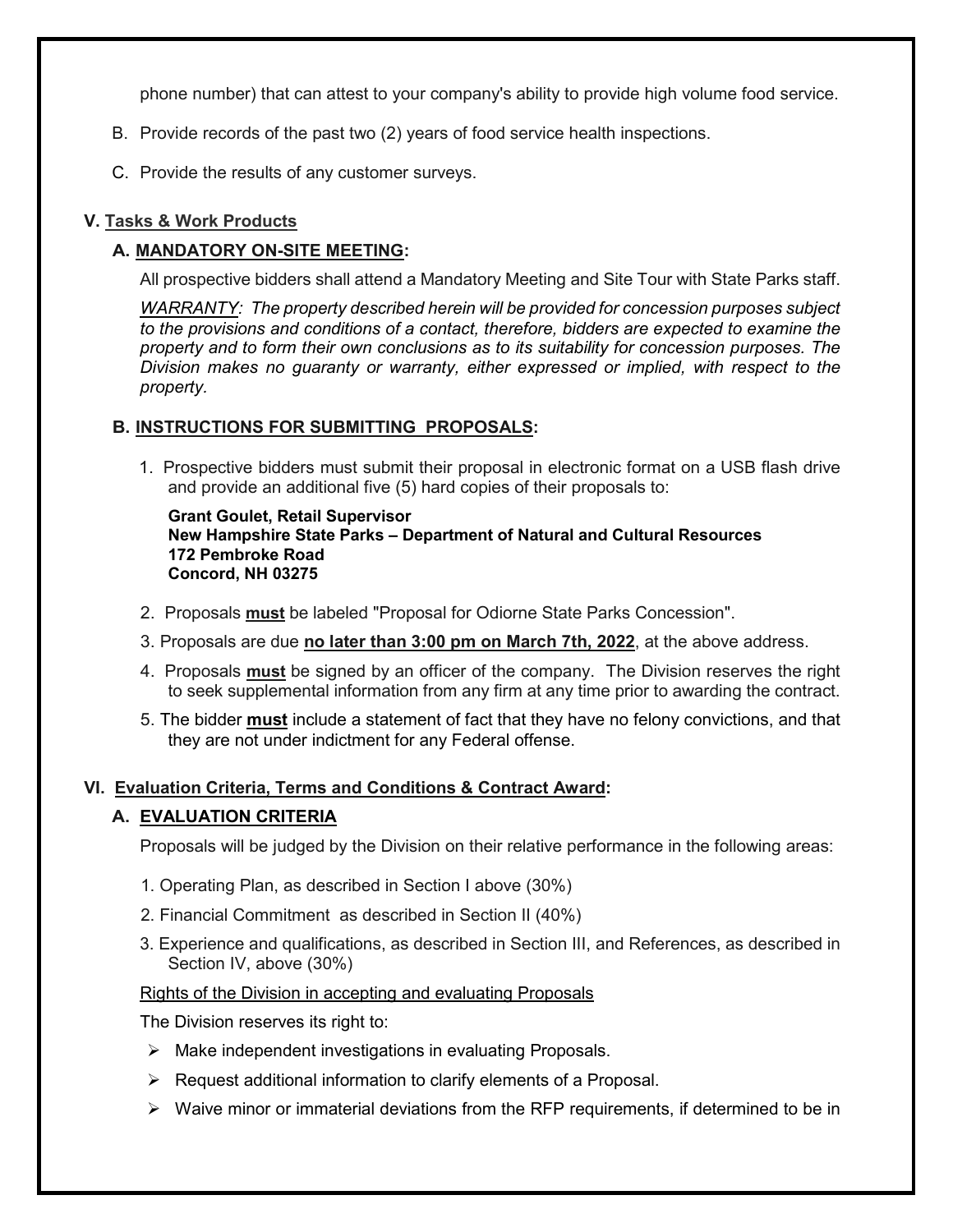the best interest of the Division.

- $\triangleright$  Omit any planned evaluation step if, in the Division's view, the step is not needed.
- $\triangleright$  Reject any and all Proposals at any time, at the sole discretion of the Division.

#### **B. TERMS AND CONDITIONS RELATED TO THE RFP PROCESS**

- 1. Property Restrictions. The State Park property (Park), including areas subject to this RFP, are restricted by covenants under Section 6(f) of the Land and Water Conservation Fund Act and Section 106 of the National Historic Preservation Act. Certain uses of the Park, including alterations, improvements, and expansion to the premises may be restricted under these covenants and shall therefore require review and approval procedures provided in Federal Sections 6(f) and 106 regulatory review herein. The contracted vendor shall be solely responsible for any actions taken without prior approval of the State that violate the restricted covenants under Section 6(f) and Section 106.
- 2. RFP Addendum. The Division reserves the right to amend this RFP at its discretion, prior to the Proposal submission deadline. In the event of an addendum to this RFP, the Division, at its sole discretion, may extend the Proposal submission deadline, as it deems appropriate.
- 3. Non-Collusion. The Contractor's signature on a Proposal submitted in response to this RFP guarantees that the prices, terms and conditions, and Work quoted have been established without collusion with other Contractors and without effort to preclude the Division from obtaining the best possible competitive Proposal.
- 4. Property of the Division. All material received in response to this RFP shall become the property of the State and will not be returned to the Contractor. Upon Contract award, the State reserves the right to use any information presented in any Proposal.
- 5. Confidentiality of a Proposal. Unless necessary for the approval of a contract, the substance of a proposal must remain confidential until the Effective Date of any Contract resulting from this RFP. A Proposer's disclosure or distribution of Proposals other than to the Division will be grounds for disqualification.
- 6. Public Disclosure. Pursuant to RSA 21-G:37, all responses to this RFP shall be considered confidential until the award of a contract. At the time of receipt of proposals, the Division will post the number of responses received with no further information. No later than five (5) business days prior to submission of a contract to Governor & Executive Council pursuant to this RFP, the Division will post the name, rank or score of each proposer.

The content of each Proposer's Proposal shall become public information upon the award of any resulting Contract. Any information submitted as part of a response to this request for proposal (RFP) may be subject to public disclosure under RSA 91-A. In addition, in accordance with RSA 9-F:1, any contract entered into as a result of this RFP will be made accessible to the public online via the website Transparent NH [\(http://www.nh.gov/transparentnh/\)](http://www.nh.gov/transparentnh/). Accordingly, business financial information and proprietary information such as trade secrets, business and financials models and forecasts, and proprietary formulas may be exempt from public disclosure under RSA 91-A:5, IV. If you believe any information being submitted in response to this request for proposal, bid or information should be kept confidential as financial or proprietary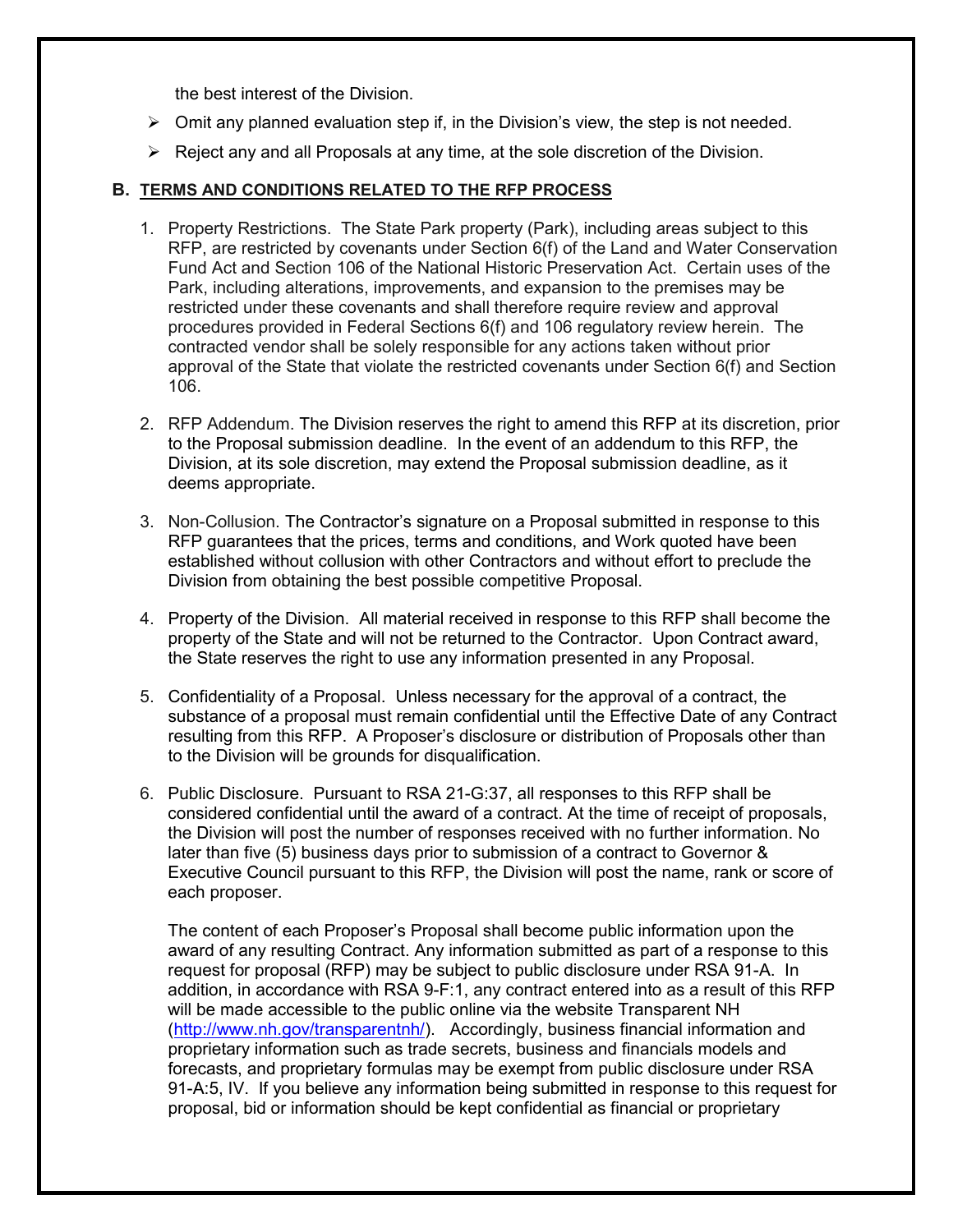information; you must specifically identify that information in a letter to the agency, and must mark/stamp each page of the materials that you claim must be exempt from disclosure as "CONFIDENTIAL". A designation by the Proposer of information it believes exempt does not have the effect of making such information exempt. The Division will determine the information it believes is properly exempted from disclosure. Marking of the entire Proposal or entire sections of the Proposal (e.g. pricing) as confidential will neither be accepted nor honored. Notwithstanding any provision of this RFP to the contrary, Proposer pricing will be subject to disclosure upon approval of the contract. The Division will endeavor to maintain the confidentiality of portions of the Proposal that are clearly and properly marked confidential. If a request is made to the Division to view portions of a Proposal that the Proposer has properly and clearly marked confidential, the Division will notify the Proposer of the request and of the date the Division plans to release the records. By submitting a Proposal, Proposers agree that unless the Proposer obtains a court order, at its sole expense, enjoining the release of the requested information, the Division may release the requested information on the date specified in the Division's notice without any liability to the Proposers.

- 7. Non-Commitment. Notwithstanding any other provision of this RFP, this RFP does not commit the Division to award a Contract. The Division reserves the right, at its sole discretion, to reject any and all Proposals, or any portions thereof, at any time; to cancel this RFP; and to solicit new Proposals under a new acquisition process.
- 8. Proposal Preparation Cost. By submitting a Proposal, a Proposer agrees that in no event shall the Division be either responsible for or held liable for any costs incurred by a Proposer in the preparation of or in connection with the Proposal, or for Work performed prior to the Effective Date of a resulting Contract.
- 9. Ethical Requirements. From the time this RFP is published until a contract is awarded, no bidder shall offer or give, directly or indirectly, any gift, expense reimbursement, or honorarium, as defined by RSA 15-B, to any elected official, public official, public employee, constitutional official, or family member of any such official or employee who will or has selected, evaluated, or awarded an RFP, or similar submission. Any bidder that violates RSA 21-G:38 shall be subject to prosecution for an offense under RSA 640:2. Any bidder who has been convicted of an offense based on conduct in violation of this section, which has not been annulled, or who is subject to a pending criminal charge for such an offense, shall be disqualified from bidding on the RFP, or similar request for submission and every such bidder shall be disqualified from bidding on any RFP or similar request for submission issued by any state agency. A bidder that was disqualified under this section because of a pending criminal charge which is subsequently dismissed, results in an acquittal, or is annulled, may notify the department of administrative services, which shall note that information on the list maintained on the state's internal intranet system, except in the case of annulment, the information, shall be deleted from the list.
- 10. Challenges on Form or Process of the RFP. Any challenges regarding the validity or legality of the form and procedures of this RFP shall be brought to the attention of the Division at least ten (10) business days prior to the Proposal Submission Deadline. By submitting a proposal, the Proposer waives the right to challenge the Division's use of the form and procedures of the RFP, including the criteria for evaluating and scoring the Proposals.

#### **C. AWARDING OF CONTRACT**